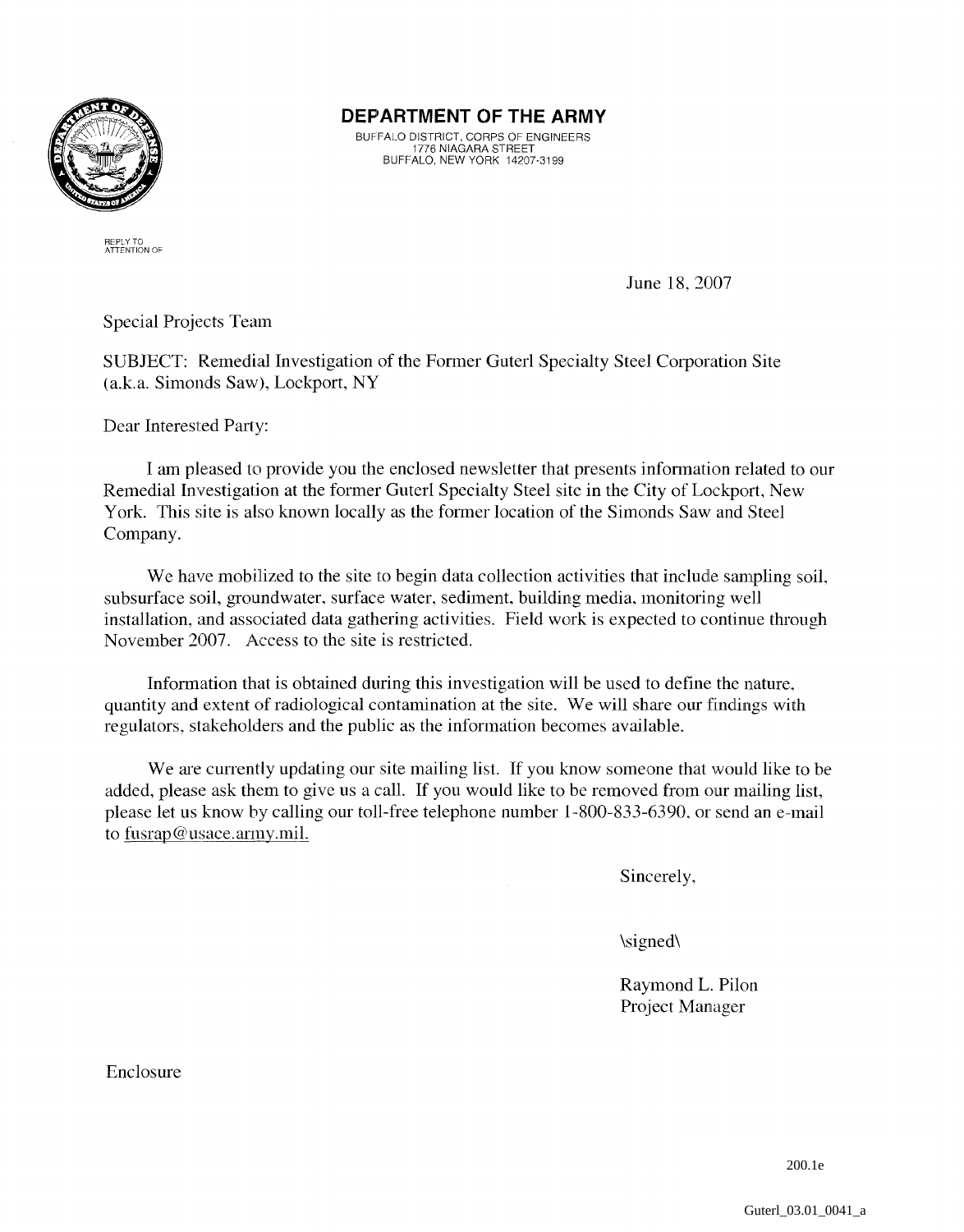

**US Army Corps sf Engineers** @ Buffalo District

Formerly Utilized Sites Remedial Action Program Guterl Steel Site Lockport, New York ,!June 2007

# **Background and Irresponding the Community of the Community of the Community of the Community of the Community of the Community of the Community of the Community of the Community of the Community of the Community of the Co**

The U.S. Army Corps of Engineers is investigating the nature and extent of radiological contamination at the former Guterl Specialty Steel site in the City of Lockport, New York. This site is also known locally as the former location of the Simonds Saw and Steel Company.

The site supported government contract activities that involved rolling mill operations on over 25-million pounds of uranium metals and over 30-thousand pounds of thorium metals between 1943 and 1955.



**Progress** *Progress* **Aerial view looking southeast** 

A Preliminary Assessment / Site Inspection report was issued in April 2001 that recommended remedial investigations to further characterize radiological contamination that is the result of past government sponsored activities. Since that time, we have reviewed historical information and coordinated with state, county and local agencies and stakeholders, identified project specific goals and data quality objectives, performed a data gap analysis and developed site specific work plans to ensure worker health and safety, data quality assurance and control, and promote project efficiency.

We have mobilized to the site to begin sampling of surface soil, subsurface soil, groundwater, sediments, surface water, building media, installing additional groundwater monitoring wells and associated data gathering activities. Field work is expected to continue through November 2007.

The information that is obtained during this investigation will be used to define the nature, quantity and extent of radiological contamination and further evaluate the potential risk to human health and the environment.

The areas of investigation are presented in the figure on the next page.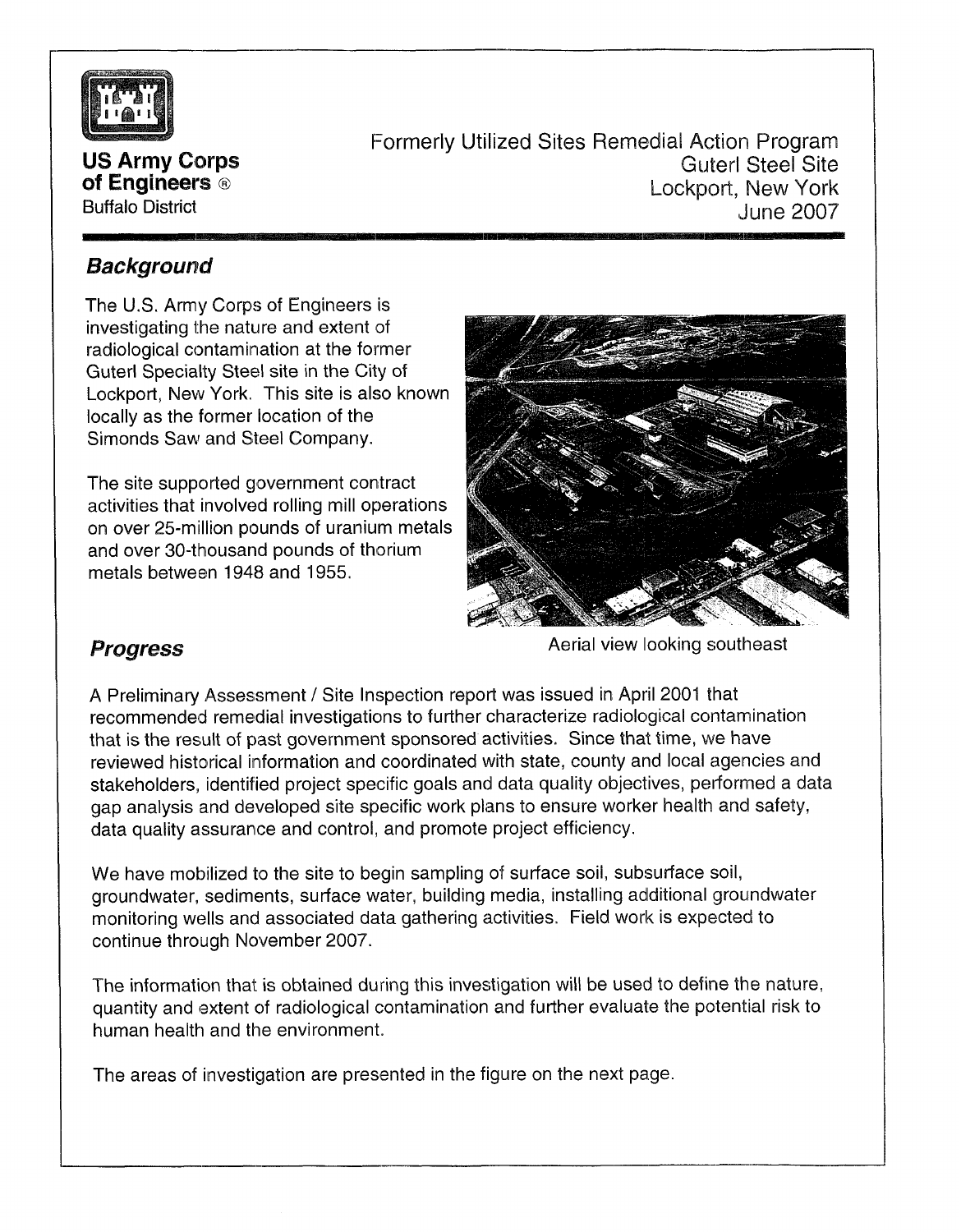

**US Army Corps of Engineers** o Buffalo District

Formerly Utilized Sites Remedial Action Program **Guterl Steel Site** Lockport, New York !June 2007

# **Investigative Areas**

A plan has been developed to investigate over 70-acres that include apandoned buildings, railroad right-of-ways, an inactive landfill, a small portion of the Erie Canal, and adjacent properties that include active industrial, commercial and residential areas.

The Field Sampling Plan and Quality Assurance Project Plan describes the overall remedial investigation approach, rationale, and the technical procedures required to satisfy strict government requirements. Quality Assurance measures and Quality Controls will be strictly enforced in the data collection and laboratory analysis.



| 警察 | <b>GuterI Buildings</b>                                                       |
|----|-------------------------------------------------------------------------------|
|    | IA01 Bldg. Surfaces and Interiors and IA02 Bldg. Exteriors                    |
|    | <b>IA03 Landfill Area</b>                                                     |
|    | <b>IA04 NCIDA Property</b>                                                    |
|    | IA05 Railroad Right-of-Way                                                    |
|    | IA06 Off-site Northeast Properties (No Fil work required)                     |
|    | 1A09 Erie Canal Southeast of Site                                             |
|    | 1410 Lot 7.1                                                                  |
|    | Note: IA07 Groundwater and<br>IA 08 Site Utilities includes IA01- IA05 & IA10 |

**Investigative** Areas

# **Safety**

The government will strictly enforce measures to provide protection from physical, chemical, biological and radiological hazards. A highly qualified team has been organized to perform work activities and properly address potential occupational hazards, exposures and risks associated with the sampling event. Trained and experienced personnel will assess site conditions daily to reinforce strict site specific operating procedures, site controls, provide necessary emergency equipment and conduct emergency response and accident prevention planning.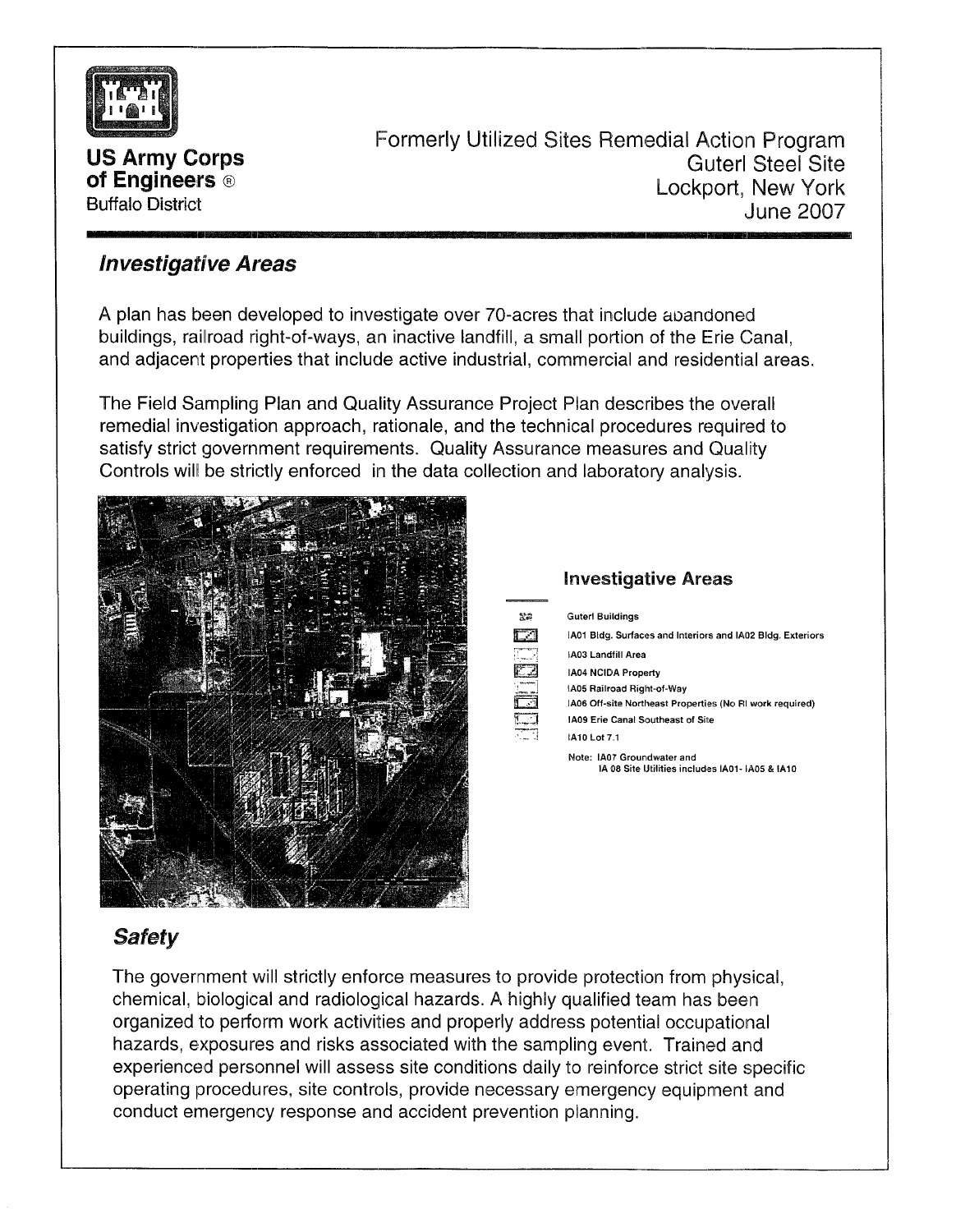

Formerly Utilized Sites Remedial Action Program<br>**US Army Corps Guiterl Steel Site**<br>**of Engineers** <sup>®</sup> Lockport, New York Buffalo District **Contract Contract Contract Contract Contract Contract Contract Contract Contract Contract Contract Contract Contract Contract Contract Contract Contract Contract Contract Contract Contract Contract Contra** 

# **About FUSRAP**

The Formerly Utilized Sites Remedial Action Program (FUSRAP) is a an environmental remediation program. It addresses radiological contamination generated by activities oif the Federal government. Most of these activities involved Manhattan Engineering District and Atomic Energy Commission related work.

Even though FUSRAP sites contain levels of radioactivity above current guidelines, they do not pose an immediate health risk to the public or environment given their current land uses. The contaminated materials typically have very low concentrations and people are not exposed to them for long periods of time.

Although these materials do not pose an immediate hazard, they will remain radioactive for thousands of years, and health risks could increase if the use of the land were to change. Each site is evaluated to determine future actions required to meet projected future land uses such as residential development, industrial or commercial operations or recreational uses,

The Corps of Engineers performs its work in accordance with Federal laws under the framework of the Comprehensive Environmental Response, Compensation and Liability Act (CERCLA) of 1980, as amended. The CERCLA process outlined below consists of a series of very specific steps and activities and requires that the public be informed and involved in the decision-making process.